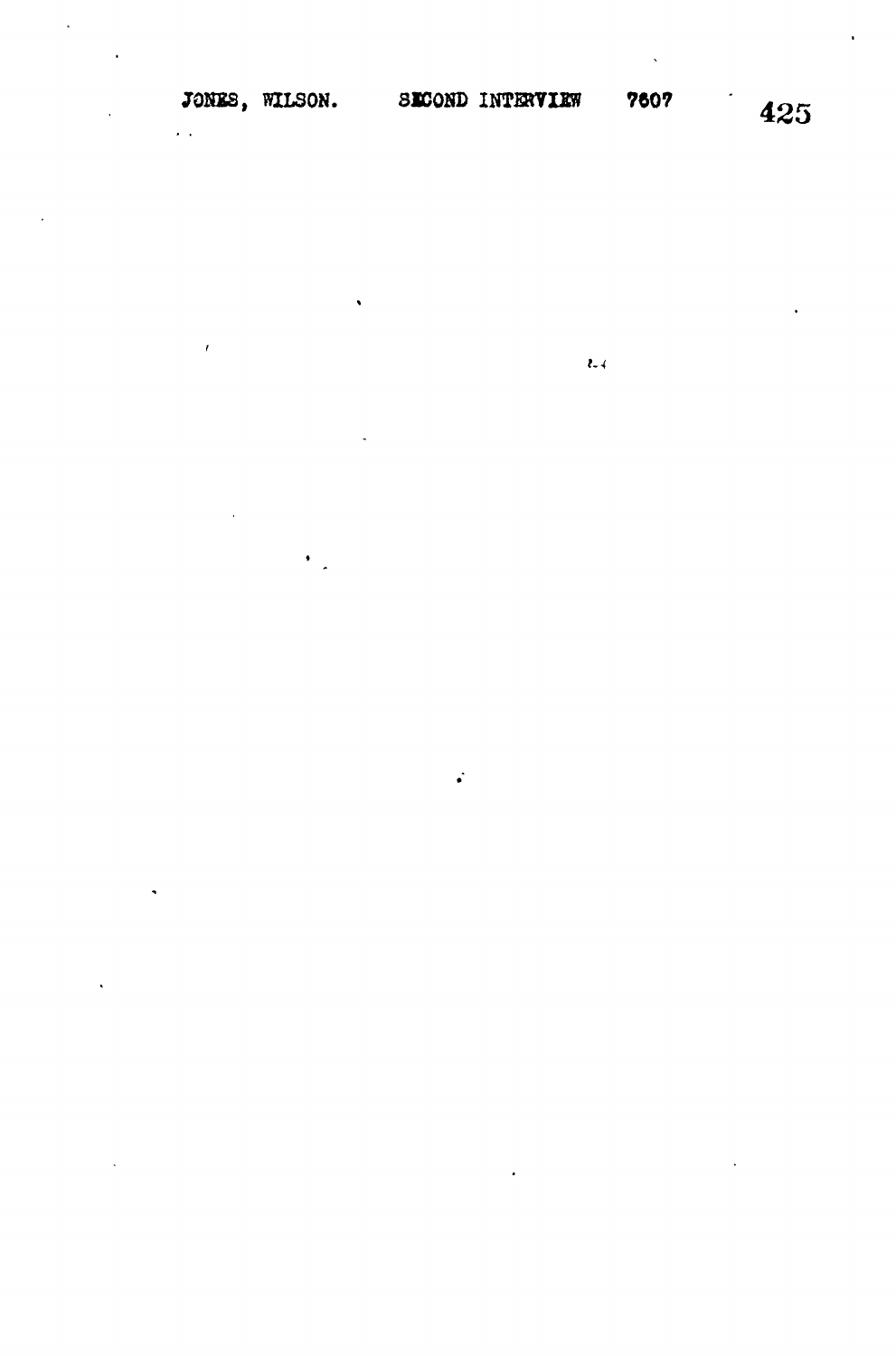|                                                                                                                                                                                                                               |                                | BIOGRAPHY FORM<br>WORKS PROGRESS ADMINISTRATION<br>Indian-Pioneer History Project for Oklahoma                                                                                                                                    | Form $A - (S - 149)$<br>426 |
|-------------------------------------------------------------------------------------------------------------------------------------------------------------------------------------------------------------------------------|--------------------------------|-----------------------------------------------------------------------------------------------------------------------------------------------------------------------------------------------------------------------------------|-----------------------------|
|                                                                                                                                                                                                                               | <b>JOHNS, WILSON</b>           | <b>SECOND INTERVIEW</b>                                                                                                                                                                                                           | 7607                        |
|                                                                                                                                                                                                                               |                                |                                                                                                                                                                                                                                   |                             |
|                                                                                                                                                                                                                               |                                | This report made on (date) Suptember 23, 1937                                                                                                                                                                                     |                             |
|                                                                                                                                                                                                                               |                                |                                                                                                                                                                                                                                   |                             |
| 2. Post Office Address Lang, Oklahoma                                                                                                                                                                                         |                                |                                                                                                                                                                                                                                   |                             |
| 3. Residence address (or location) contract and a set of the set of the set of the set of the set of the set of the set of the set of the set of the set of the set of the set of the set of the set of the set of the set of |                                |                                                                                                                                                                                                                                   |                             |
| 4. DATE OF BIRTH: Month Aged, 60 years. Day Year Year                                                                                                                                                                         |                                |                                                                                                                                                                                                                                   |                             |
|                                                                                                                                                                                                                               |                                |                                                                                                                                                                                                                                   |                             |
|                                                                                                                                                                                                                               |                                | 6. Name of Father $\overline{\text{?}}$ lace of birth                                                                                                                                                                             |                             |
|                                                                                                                                                                                                                               | Other information about father |                                                                                                                                                                                                                                   |                             |
| 7.                                                                                                                                                                                                                            |                                |                                                                                                                                                                                                                                   |                             |
|                                                                                                                                                                                                                               |                                | Other information about mother                                                                                                                                                                                                    |                             |
|                                                                                                                                                                                                                               |                                | Notes or complete narrative by the field worker dealing with the life and<br>story of the person interviewed. Refer to Manual for suggested subjects<br>and questions. Continue on blank sheets if necessary and attach firmly to |                             |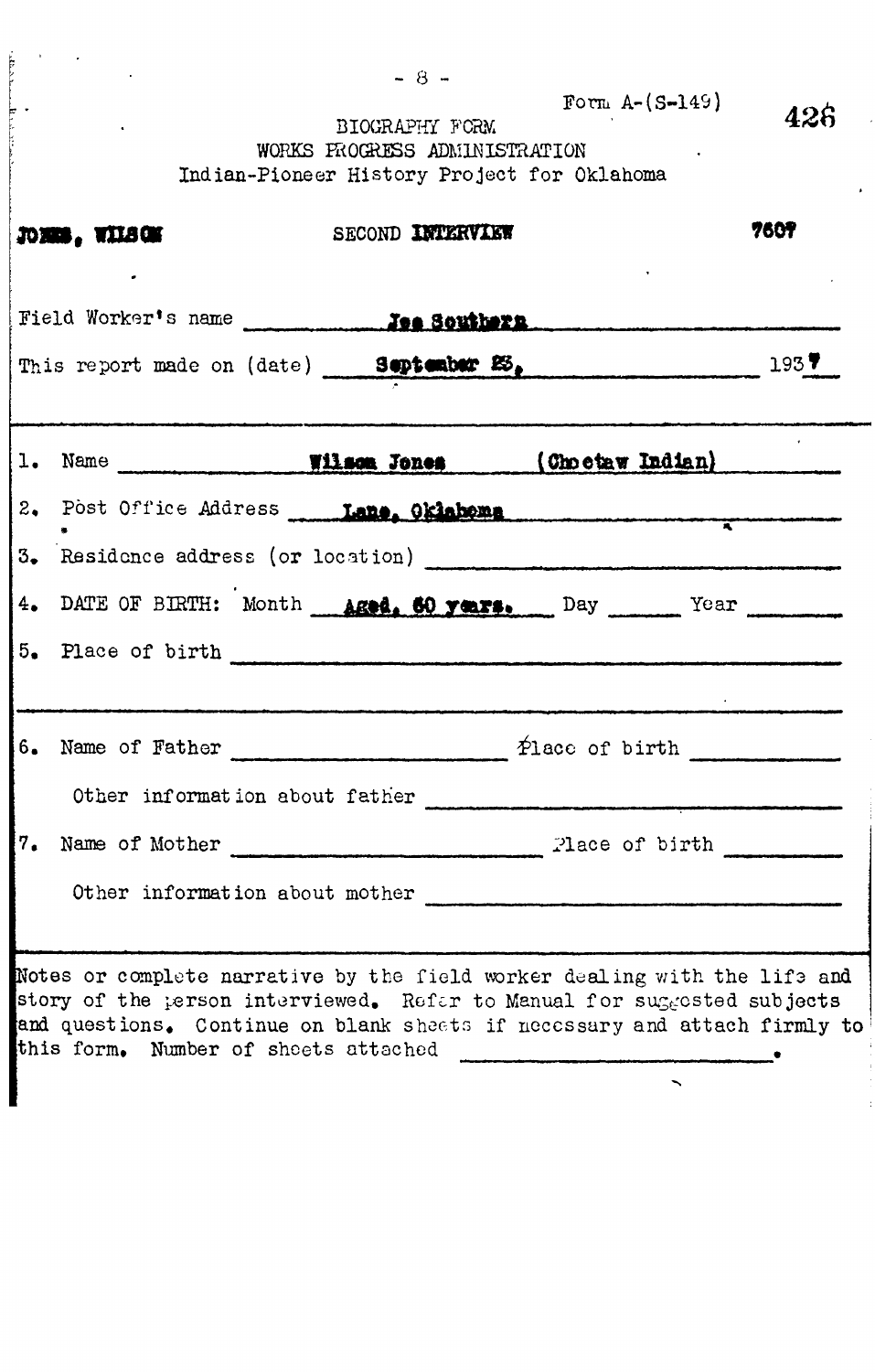## JONES, WILSON SECOND INTERVIEW 7607

Joe Southern Interviewer September 23, 1957

> Interview with Wilaon Jones, Lene, Oklahoma.

Indian Mounds built by the Cad does or the Comanches show that their wigwams were stretched on these mounds, which are located in and around old and new Farris, twenty-one miles southeast of Atoka. Highway 19 passes through the nsrUiern edge of this mound city of approximately three thousand mounds in number. Whan I was a small boy I heard my grandparents and father and other old Indians telk about this mound city and about how they would find flint arrowheads in the surrounding country which had been lost by this tribe in the search for and killing of wild game for food. These Indians would build a village in some prairie glede so that their enemies could be seen if they undertook to attack them.

The location of Mound City is on what was at one time a prairie near several springs of water with Muddy Boggy River on the west and south of this camp.